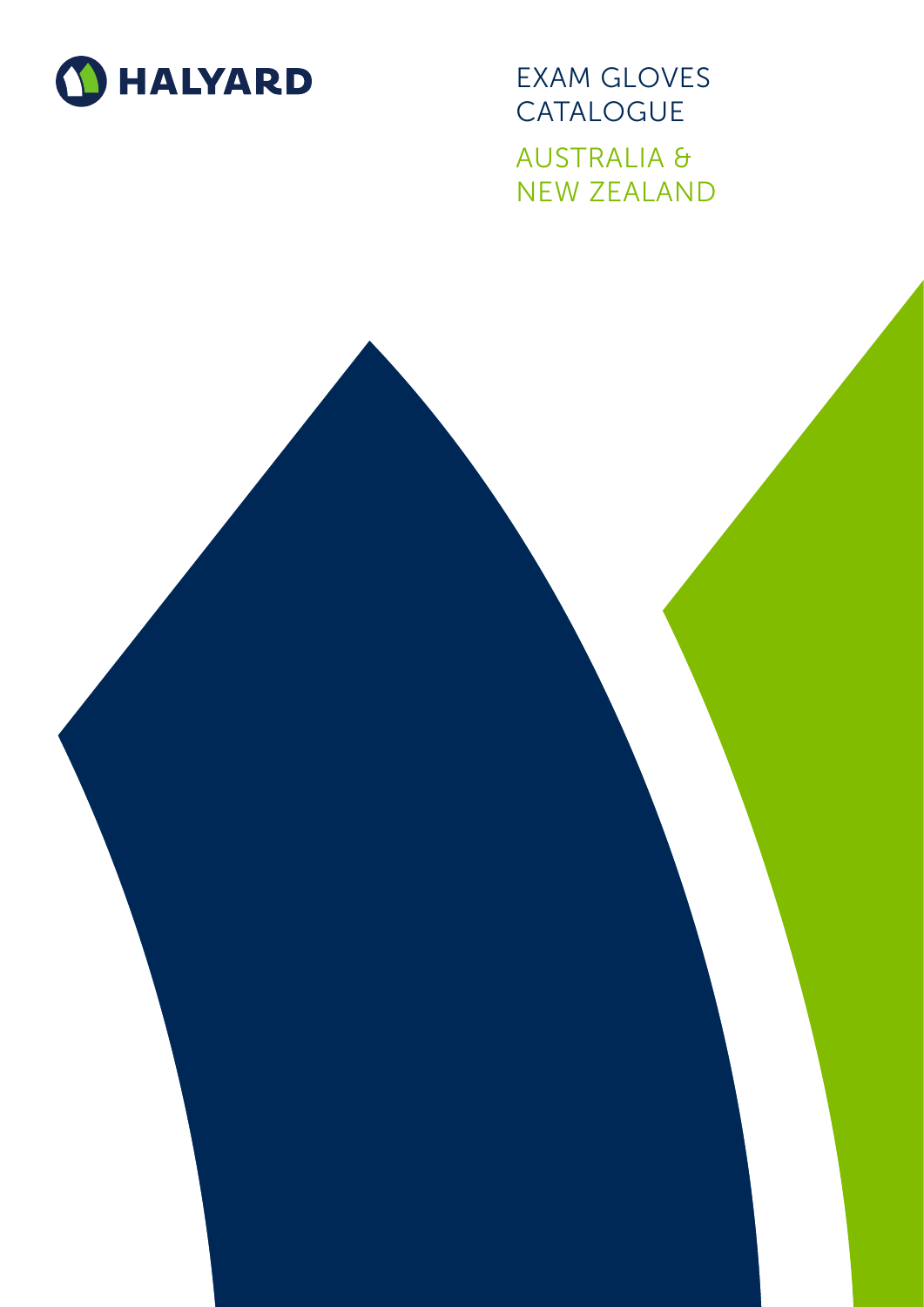# THE WORRY-FREE CHOICE FOR EVERYONE, EVERYWHERE

Your hands are essential to the care you provide to your patients. With 5–15% of healthcare workers susceptible to latex allergy, caring for you and your hands by reducing the exposure to latex reduces the risks and harmful effects of an allergic reaction<sup>1</sup>.

Halyard has created a patented, natural rubber latex-free glove to provide you with the comfort, fit and sensitivity of latex, without the added risk of exposure.

It's the one glove for all your non-surgical needs, facility-wide<sup>2</sup>.



### INNOVATION IN PACKAGING TO REDUCE CROSS CONTAMINATION AND WASTE

As part of our commitment to reducing the risk of HAIs, Halyard introduced the SmartPULL\* glove dispensing system to our STERLING<sup>\*</sup> and LAVENDER<sup>\*</sup> Nitrile Exam Glove boxes.

Our advanced packing technology has also reduced the waste in storage space with the larger, 200–250 count per box providing you with more for less.



The smaller tab reduces the risk of contamination and waste by limiting the contact and potential fall-out from adjacent gloves.



The larger tab enables easier access as the box empties.

REFERENCES:

http://www.allergy.org.au/health-professionals/hp-information/asthma-and-allergy/latex-allergy (Viewed 26/02/15)

2. Halyard offers a line of gloves specifically for use with chemotherapeutic agents.

<sup>1.</sup> 2010, The Australasian Society of Clinical Immunology and Allergy (ASCIA)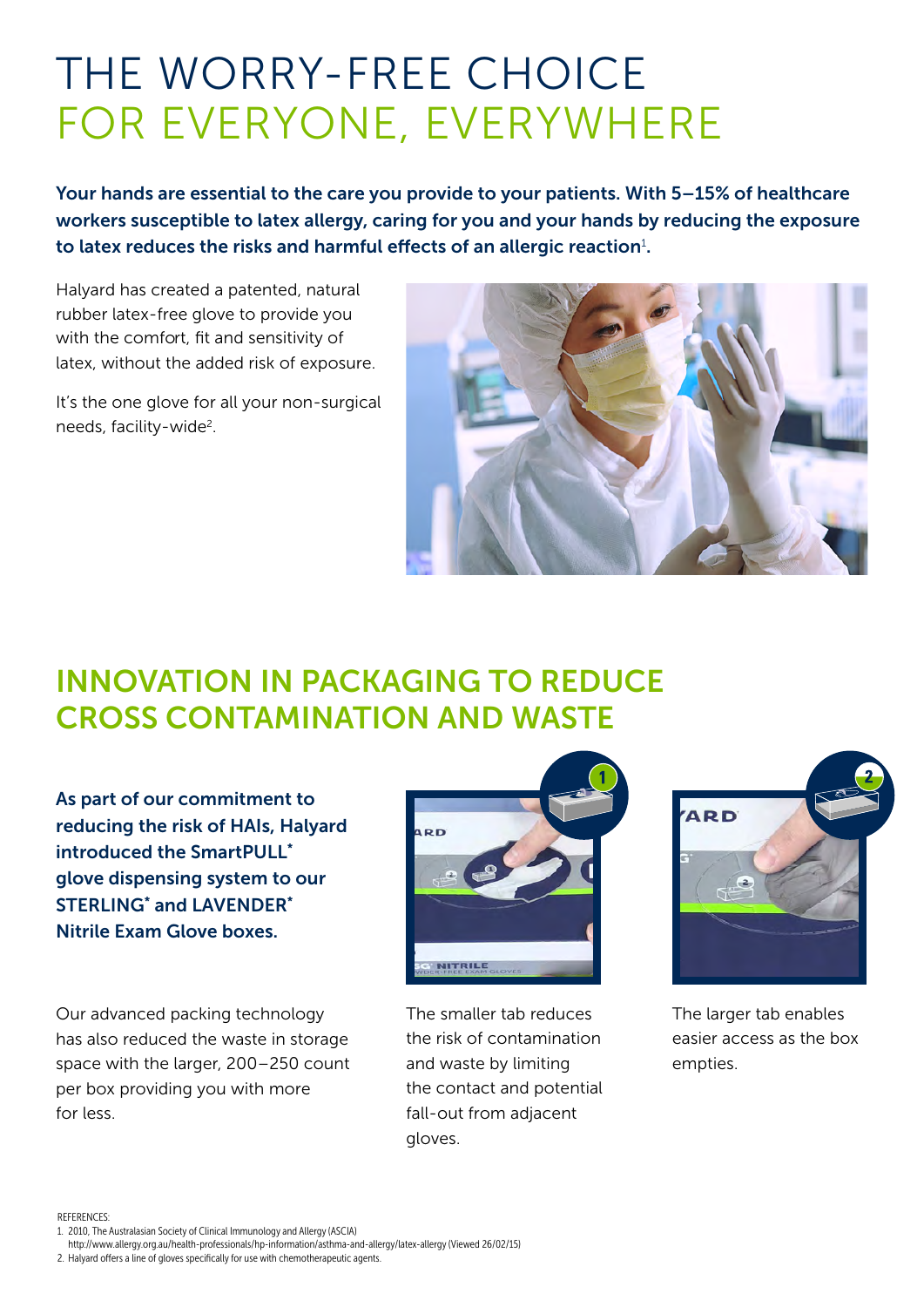### NITRILE EXAM GLOVES

#### STERLING\* NITRILE EXAM GLOVES

- Powder-Free
- Natural Rubber Latex-Free Silver
- Non-Sterile
- CE Marked
	- Enhanced Wet and Dry Grip

• Length: 9.5" (241mm)

- Tested Against 52 Chemotherapy Agents
- Beaded Cuff • Single Use Only
- 

• Ambidextrous







| Packaging                               | <b>Description</b>                     | Code  |
|-----------------------------------------|----------------------------------------|-------|
| Eaches/Box = $200$<br>Boxes/Case = $10$ | STERLING* Nitrile Exam Gloves, X-Small | 13938 |
| Eaches/Box = $200$<br>Boxes/Case = $10$ | STERLING* Nitrile Exam Gloves, Small   | 13940 |
| Eaches/Box = $200$<br>Boxes/Case = $10$ | STERLING* Nitrile Exam Gloves, Medium  | 13941 |
| Eaches/Box = $200$<br>Boxes/Case = $10$ | STERLING* Nitrile Exam Gloves, Large   | 13942 |
| Eaches/Box = $170$<br>Boxes/Case = $10$ | STERLING* Nitrile Exam Gloves, X-Large | 13943 |

#### STERLING\* NITRILE-XTRA EXAM GLOVES

- Powder-Free
- Length: 12" (305mm)
- Natural Rubber Latex-Free Silver • Non-Sterile
	-
	- Enhanced Wet and Dry Grip
	- Tested Against 52 Chemotherapy Agents
- Ambidextrous • Beaded Cuff
- Single Use Only





| Code  | <b>Description</b>                          | Packaging                               |
|-------|---------------------------------------------|-----------------------------------------|
| 53137 | STERLING* NITRILE-XTRA Exam Gloves, X-Small | Eaches/Box = $100$<br>Boxes/Case = $10$ |
| 53138 | STERLING* NITRILE-XTRA Exam Gloves, Small   | Eaches/Box = $100$<br>Boxes/Case = $10$ |
| 53139 | STERLING* NITRILE-XTRA Exam Gloves, Medium  | Eaches/Box = $100$<br>Boxes/Case = $10$ |
| 53140 | STERLING* NITRILE-XTRA Exam Gloves, Large   | Eaches/Box = $100$<br>Boxes/Case = $10$ |
| 53141 | STERLING* NITRILE-XTRA Exam Gloves, X-Large | Eaches/Box = $100$<br>Boxes/Case = $10$ |

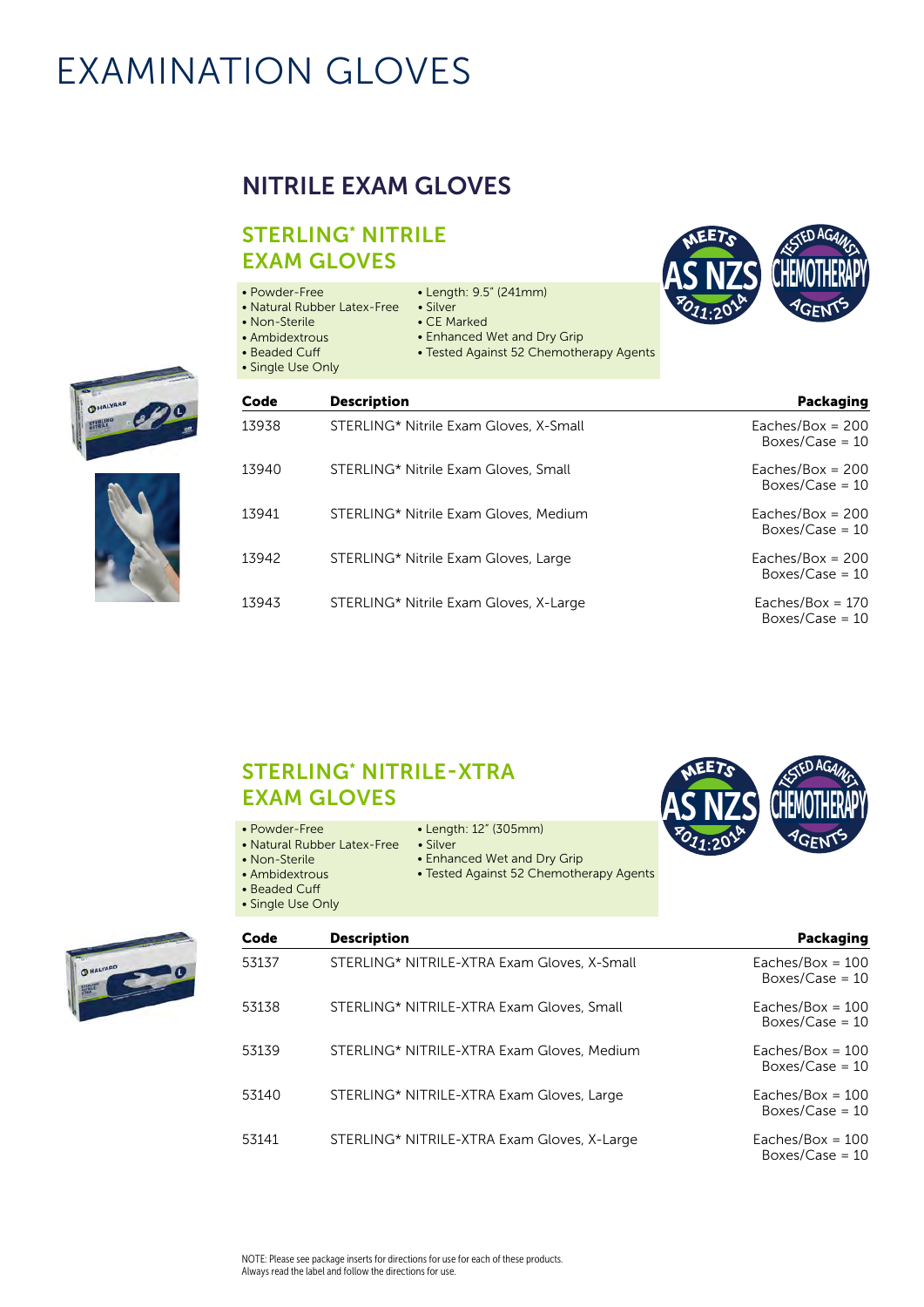PURPLE NITRILE\*

|                                         |                                                                                                                                | <b>EXAM GLOVES</b>                                                                                                    |
|-----------------------------------------|--------------------------------------------------------------------------------------------------------------------------------|-----------------------------------------------------------------------------------------------------------------------|
|                                         | • Length: 9.5" (241mm)<br>• Purple<br>• CE Marked<br>• Enhanced Wet and Dry Grip<br>• Tested Against 29 Chemotherapy<br>Agents | • Powder-Free<br>• Natural Rubber Latex-Free<br>• Non-Sterile<br>• Ambidextrous<br>• Beaded Cuff<br>• Single Use Only |
| Packaging                               |                                                                                                                                | Code<br><b>Description</b>                                                                                            |
| Eaches/Box = $100$<br>Boxes/Case = $10$ | PURPLE NITRILE* Exam Gloves, X-Small                                                                                           | 52000M                                                                                                                |
| Eaches/Box = $100$<br>Boxes/Case = $10$ | PURPLE NITRILE* Exam Gloves, Small                                                                                             | 52001M                                                                                                                |
| Eaches/Box = $100$<br>Boxes/Case = $10$ | PURPLE NITRILE* Exam Gloves, Medium                                                                                            | 52002M                                                                                                                |
| Eaches/Box = $100$<br>Boxes/Case = $10$ | PURPLE NITRILE* Exam Gloves, Large                                                                                             | 52003M                                                                                                                |
| Eaches/Box = $90$                       | PURPLE NITRILE* Exam Gloves, X-Large                                                                                           | 52004M                                                                                                                |



- 
- Length: 12" (305mm)
- Natural Rubber Latex-Free Longer Cuff for Extra Protection

• Enhanced Wet and Dry Grip • Tested Against 52 Chemotherapy

• CE Marked

Agents

- Non-Sterile • Ambidextrous
	-
- Beaded Cuff
- Single Use Only
- Purple



Boxes/Case = 10

| Code   | <b>Description</b>                        | <b>Packaging</b>                       |
|--------|-------------------------------------------|----------------------------------------|
| 50600M | PURPLE NITRILE-XTRA* Exam Gloves, X-Small | Eaches/Box = $50$<br>Boxes/Case = $10$ |
| 50601M | PURPLE NITRILE-XTRA* Exam Gloves, Small   | Eaches/Box = $50$<br>Boxes/Case = $10$ |
| 50602M | PURPLE NITRILE-XTRA* Exam Gloves, Medium  | Eaches/Box = $50$<br>Boxes/Case = $10$ |
| 50603M | PURPLE NITRILE-XTRA* Exam Gloves, Large   | Eaches/Box = $50$<br>Boxes/Case = $10$ |
| 50604M | PURPLE NITRILE-XTRA* Exam Gloves, X-Large | Eaches/Box = $50$<br>Boxes/Case = $10$ |







| <b>HIGH RISK EXAM GLOVI</b> |                       |
|-----------------------------|-----------------------|
| • Powder-Free               | $\bullet$ Length: 12" |
| • Natural Rubber Latex-Free | • Longer Cuff         |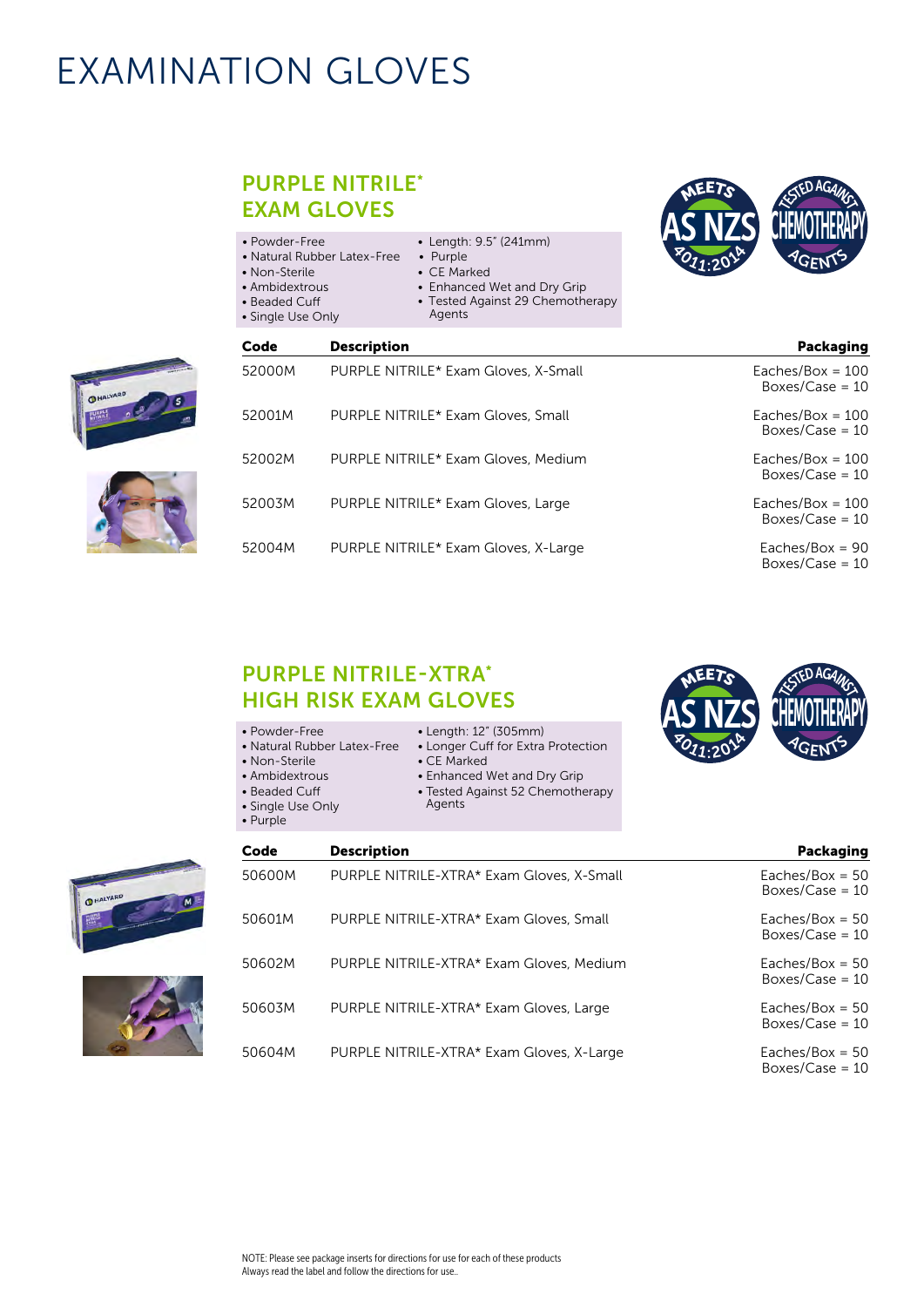#### PURPLE NITRILE\* MAX EXAM GLOVES

| • Powder-Free<br>• Non-Sterile<br>• Ambidextrous<br>$\bullet$ Beaded Cuff<br>• Single Use Only<br>• Purple | • Longer Length: $16$ inches <sup>1</sup> (406mm)<br>$\bullet$ CE Marked<br>• Natural Rubber Latex-Free<br>• Enhanced Wet and Dry Grip<br>• Heavier weight: 20 grams <sup>2</sup><br>• Increased fingertip thickness<br>• Tested Against 52 Chemotherapy<br>Agents and 25 Commonly Used<br><b>Chemical and Detergents</b> |  |
|------------------------------------------------------------------------------------------------------------|---------------------------------------------------------------------------------------------------------------------------------------------------------------------------------------------------------------------------------------------------------------------------------------------------------------------------|--|
| Code                                                                                                       | <b>Description</b>                                                                                                                                                                                                                                                                                                        |  |
| 44992                                                                                                      | PURPLE NITRILE* MAX Exam Gloves, Small                                                                                                                                                                                                                                                                                    |  |
| 44993                                                                                                      | PURPLE NITRILE* MAX Exam Gloves, Medium                                                                                                                                                                                                                                                                                   |  |
| 44994                                                                                                      | PURPLE NITRILE* MAX Exam Gloves, Large                                                                                                                                                                                                                                                                                    |  |
| 44995                                                                                                      | PURPLE NITRILE* MAX Exam Gloves, X-Large                                                                                                                                                                                                                                                                                  |  |



- Powder-Free
- Natural Rubber Latex-Free Lavender
- Non-Sterile
- Ambidextrous
- Length: 9.5" (241mm)
- 
- 
- Beaded Cuff
- Single Use Only
- Enhanced Wet and Dry Grip • Tested Against 43 Chemotherapy Agents



| Code  | <b>Description</b>                     | Packaging                               |
|-------|----------------------------------------|-----------------------------------------|
| 52816 | LAVENDER* Nitrile Exam Gloves, X-Small | Eaches/Box = $250$<br>Boxes/Case = $10$ |
| 52817 | LAVENDER* Nitrile Exam Gloves, Small   | Eaches/Box = $250$<br>Boxes/Case = $10$ |
| 52818 | LAVENDER* Nitrile Exam Gloves, Medium  | Eaches/Box = $250$<br>Boxes/Case = $10$ |
| 52819 | LAVENDER* Nitrile Exam Gloves, Large   | Eaches/Box = $250$<br>Boxes/Case = $10$ |
| 52820 | LAVENDER* Nitrile Exam Gloves, X-Large | Eaches/Box = $230$<br>Boxes/Case = $10$ |

REFERENCES: 1. Specification target. Data on file 2. X-Large size



| $Eaches/Box = 50$<br>Boxes/Case = $8$ |
|---------------------------------------|
| Eaches/Box = $50$                     |

Boxes/Case = 8

Packaging

Eaches/Box = 50 Boxes/Case =  $8$ 

Eaches/Box = 50  $Box/Case = 8$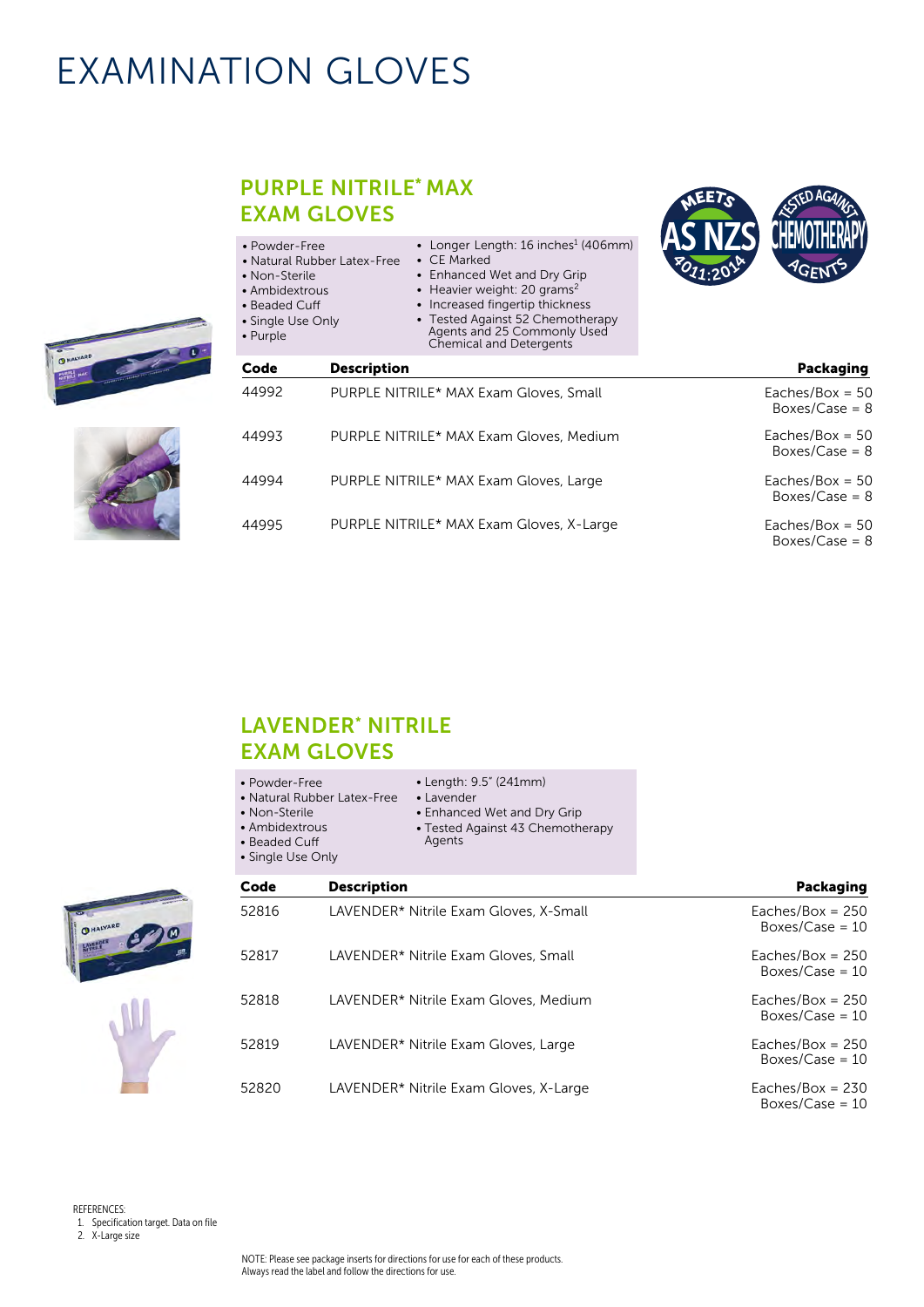#### AQUASOFT\* NITRILE EXAM GLOVES

| • Powder-Free<br>• Natural Rubber Latex-Free<br>• Non-Sterile<br>• Ambidextrous<br>• Beaded Cuff<br>• Single Use Only | • Length: $9.5$ " (241mm)<br>• CE Marked<br>Textured fingertips<br>Tested Against 34 Chemotherapy<br>Agents<br>• Higher count per box saves space<br>and waste: 3000 units per case / | CHEMOTHERAPY<br><b>AGENTS</b> |
|-----------------------------------------------------------------------------------------------------------------------|---------------------------------------------------------------------------------------------------------------------------------------------------------------------------------------|-------------------------------|
|                                                                                                                       | 300 gloves per inner                                                                                                                                                                  |                               |





| Code  | <b>Description</b>                     | Packaging                               |
|-------|----------------------------------------|-----------------------------------------|
| 47634 | AQUASOFT* Nitrile Exam Gloves, X-Small | Eaches/Box = $300$<br>Boxes/Case = $10$ |
| 47635 | AQUASOFT* Nitrile Exam Gloves, Small   | Eaches/Box = $300$<br>Boxes/Case = $10$ |
| 47636 | AQUASOFT* Nitrile Exam Gloves, Medium  | Eaches/Box = $300$<br>Boxes/Case = $10$ |
| 47637 | AQUASOFT* Nitrile Exam Gloves, Large   | Eaches/Box = $300$<br>Boxes/Case = $10$ |
| 47638 | AQUASOFT* Nitrile Exam Gloves, X-Large | Eaches/Box = $250$<br>Boxes/Case = $10$ |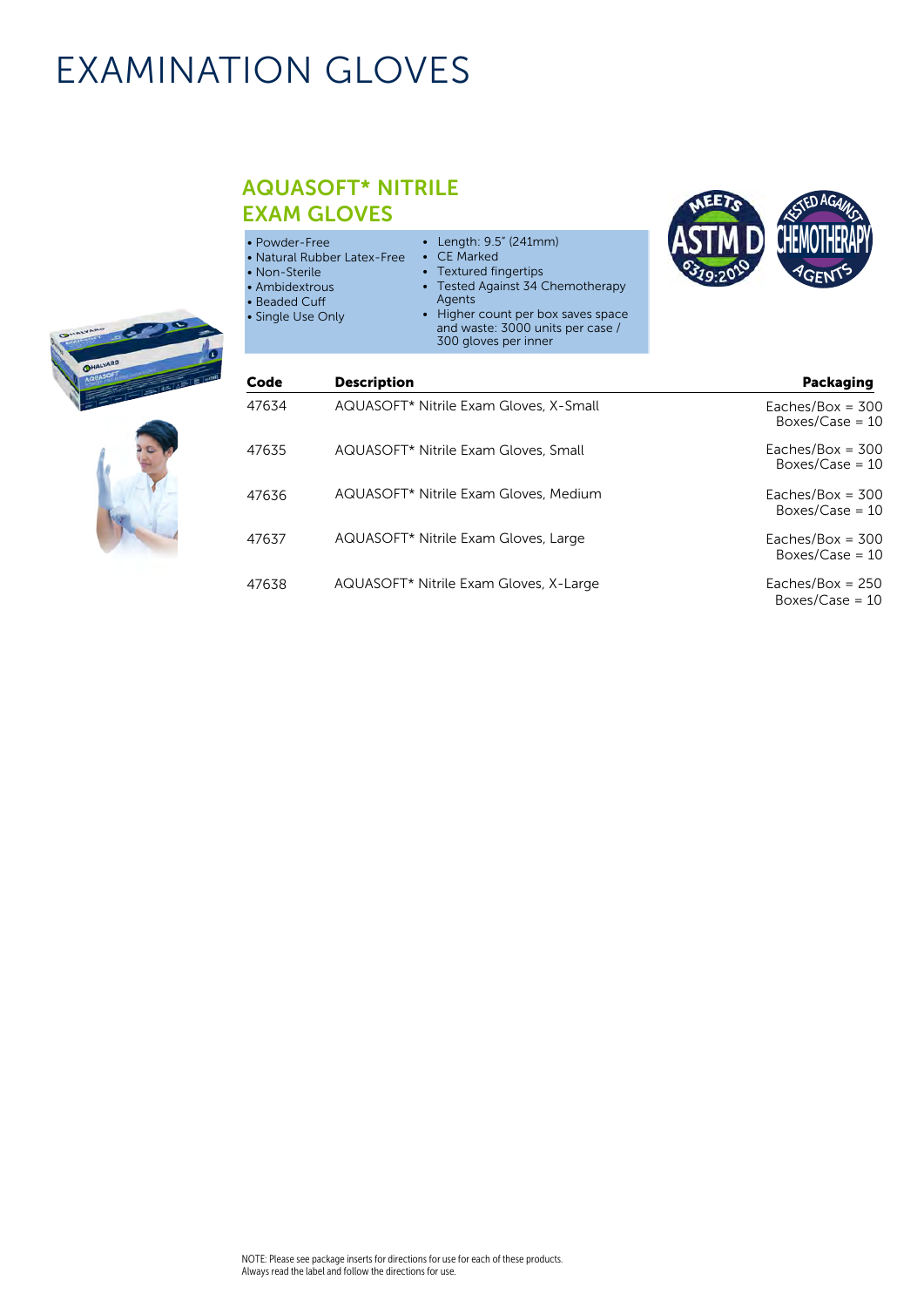## GLOVE DISPENSERS



### HALYARD\* EVERYDAY GLOVE DISPENSERS

| Code  | <b>Description</b>                                                                                         | Packaging    |
|-------|------------------------------------------------------------------------------------------------------------|--------------|
| 50201 | Exam Glove Dispenser (Suits 9.5" - 12" gloves),<br>Clear Plastic, Single, 96mm (D) x 144mm (W) x 253mm (H) | Eaches $= 1$ |
| 50202 | Exam Glove Dispenser (Suits 9.5" - 12" gloves),<br>Clear Plastic, Double, 96mm (D) x 274mm (W) x 256mm (H) | Eaches $= 1$ |
| 50203 | Exam Glove Dispenser (Suits 9.5" - 12" gloves),<br>Clear Plastic, Triple, 96mm (D) x 406mm (W) x 256mm (H) | Eaches $= 1$ |

### HALYARD\* PURPLE NITRILE\* MAX GLOVE DISPENSERS

| Code  | <b>Description</b>                                                                                               | Packaging    |
|-------|------------------------------------------------------------------------------------------------------------------|--------------|
| 47467 | Exam Glove Dispenser Extra Long (Suits 16" gloves),<br>Clear Plastic, Single, 75mm (D) x 139mm (W) x 409mm (H)   | Eaches $= 1$ |
| 47466 | Exam Glove Dispenser Extra Long (Suits 16" gloves),<br>Clear Plastic, Triple, 69 mm (D) x 399mm (W) x 409 mm (H) | Eaches $= 1$ |